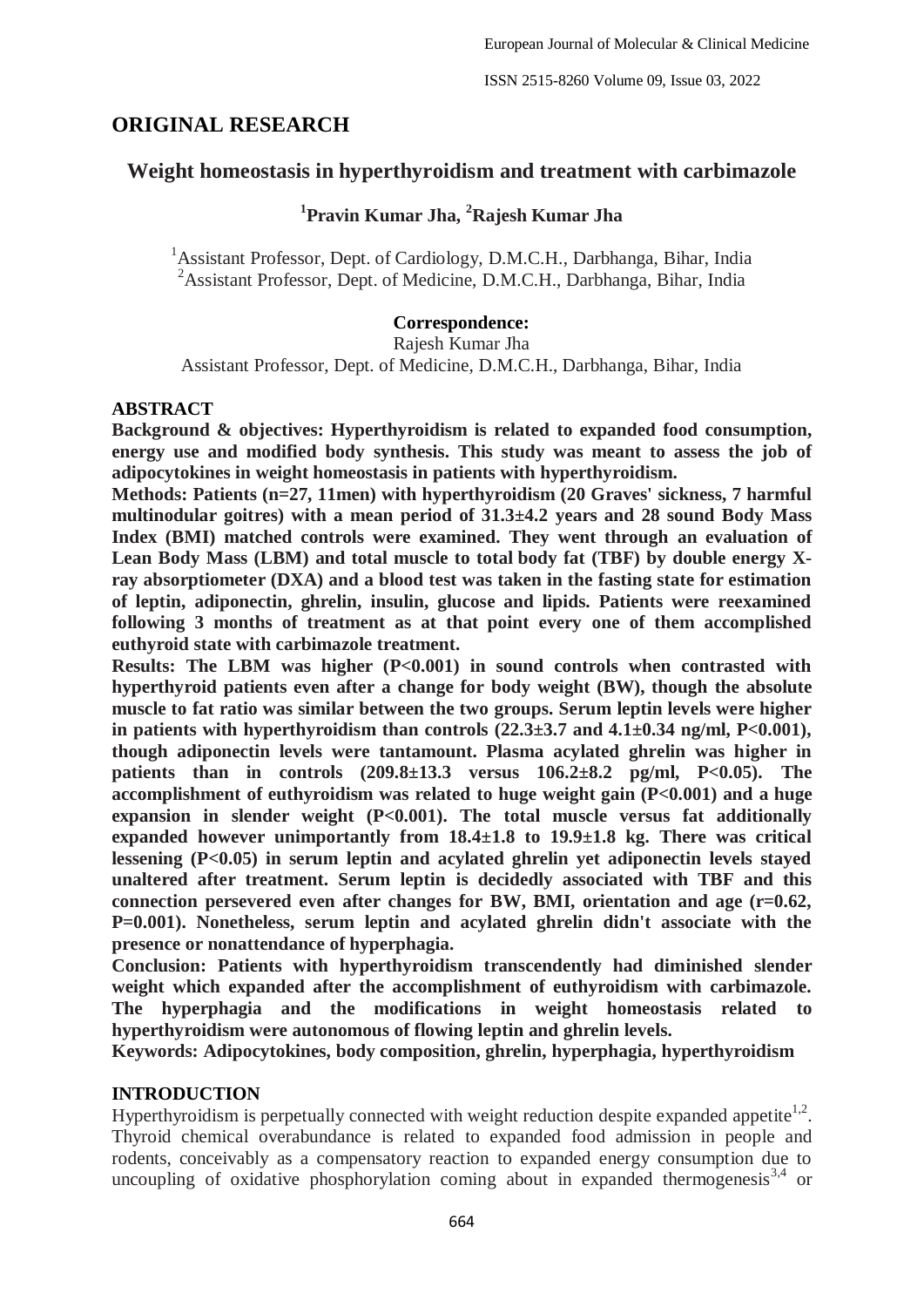potentially its immediate impact on the nerve centre.

The instruments liable for the excitement of food admission by thyroid chemicals have not yet been completely elucidated<sup>5,6</sup>. Food admission is controlled by complex instruments including hypothalamic neuropeptides which react to fringe satiety signals like leptin and ghrelin. Leptin is viewed as a crucial sign for satiety to the cerebrum and increments thermogenesis subsequently assuming a significant part in energy homeostasis<sup>7-9</sup>. In creature models of T3 prompted thyrotoxicosis, it has been found that diminished plasma leptin levels or potentially diminished responsiveness of satiety focus to leptin could add to hyperphagia<sup>7,8</sup>.

Ghrelin is an original peptide emitted from the fundus of the stomach. It improves yearning and craving and transduces signs to hypothalamic administrative cores that balance energy balance in ordinary physiology<sup>10,11</sup>. Notwithstanding expansion in craving in patients with hyperthyroidism, serum complete ghrelin level has been demonstrated to be ordinary or  $\log^{12,13}$ . In a larger part of the previous investigations, serum complete ghrelin was estimated rather than acylated ghrelin which is the organically dynamic form $^{10-13}$ .

Adiponectin, an adipocytokine is a peptide especially emitted from the more modest adipocytes and upgrades insulin awareness in target tissues<sup>14,15</sup>. In patients with hyperthyroidism, adiponectin level is relied upon to be low and may add to insulin resistance<sup>16</sup>. Expansion in insulin opposition essentially may bring about an expansion in hunger with a special longing for carb foods $^{6,11}$ .

A few examinations directed in patients with hyperthyroidism have shown conflicting outcomes in regards to the change in adipocytokines and ghrelin<sup>11-16</sup>. These investigations were either cross-sectional or had little example size and all the more critically body structure was not surveyed with fitting modalities to correspond with these modulators<sup>11-16</sup>.

The current study was embraced to assess adjustment in body arrangement and its relationship with adipocytokines and ghrelin in patients with hyperthyroidism.

# **MATERIAL & METHODS**

31 successive patients with hyperthyroidism were enlisted from the Endocrinology Out Patient Department of Darbhanga Medical College Hospital, Darbhanga, India, from November 2020 to July 2021. Every one of them was walking, and treatment credulous. Informed assent was acquired from all patients. Of these, 27 patients (16 female, 2 postmenopausal) were remembered for conclusive investigation. Considering body weight change (weight gain) as an agent of reaction boundary, an example size of 20 was satisfactory to recognize a weight gain of 4 kg following 3 months of treatment with carbimazole, in a two-sided matched 't-test with a 5 percent alpha mistake and 90 percent power. Considering misfortunes during the treatment time frame, an example size of something like 25 patients was chosen.

Subjects with diabetes, liver and kidney problems, cardiovascular disappointment and basic diseases were avoided. Not even one of them was an alcoholic, smoker or getting prescriptions known to modify glucose, lipid and weight homeostasis. The etiology of hyperthyroidism was Graves' illness in 20 patients and the excess seven had a poisonous multinodular goitre. 28 euthyroid subjects with comparative BMI were incorporated as controls. The controls were emergency clinic representatives and family members of patients who were not experiencing any thyroid issues and were generally solid. The two cases and controls were having a stationary way of life. They went through an evaluation of body synthesis and chemical profile including thyroid profile and serum leptin, adiponectin and ghrelin levels. Hyperthyroidism was analyzed given common signs and side effects, raised T3 and T4 and stifled thyroid stimulating hormone (TSH) levels contrasted with the reference range. "Recall method" was utilized to survey the food consumption throughout the previous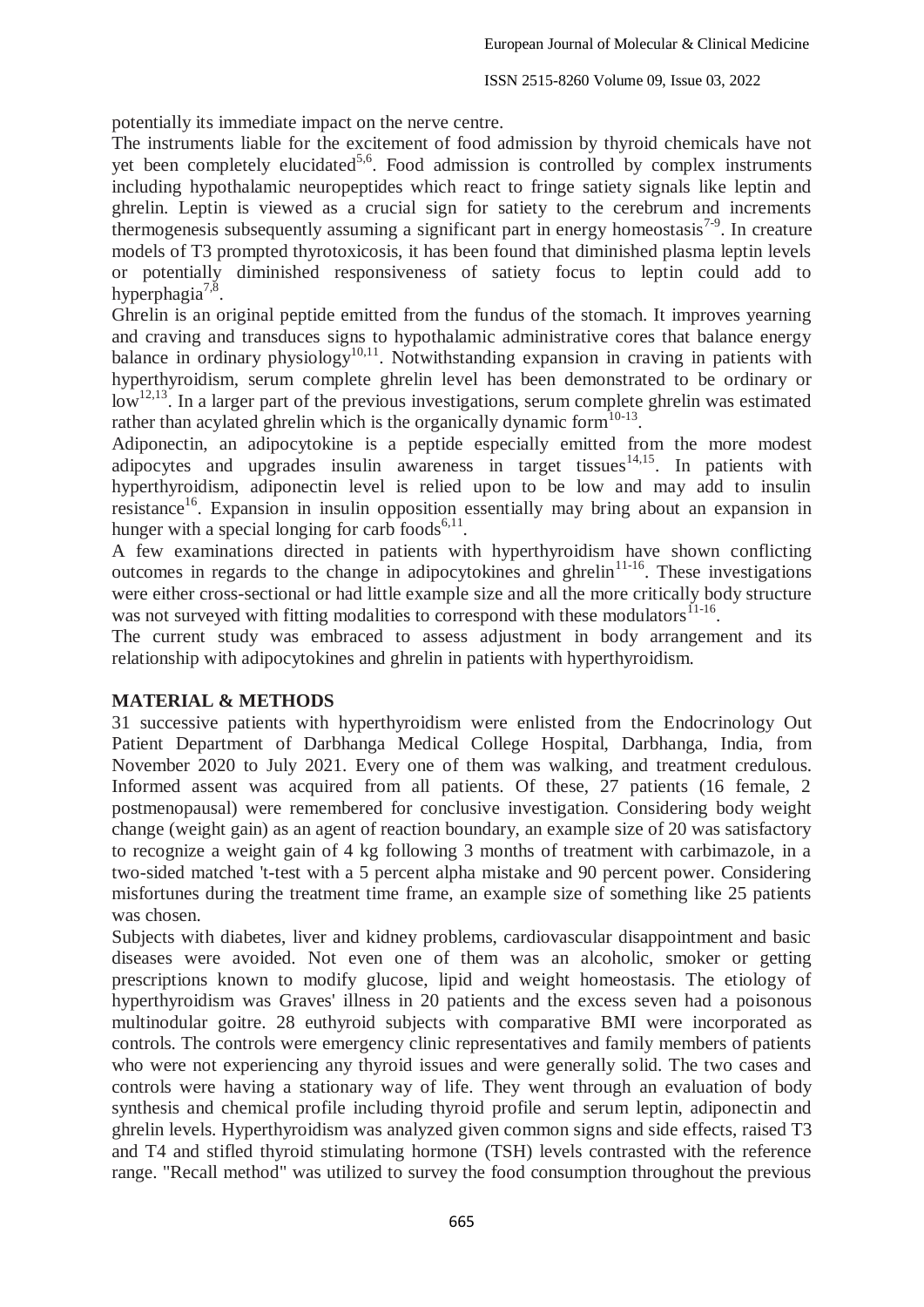ISSN 2515-8260 Volume 09, Issue 03, 2022

three days. Hyperphagia was characterized as an increment in calorie consumption by  $>30$ percent when contrasted with before the beginning of the indications with practically no other co-morbidities. This depended on the typical models for critical modification in light of any type of treatment. Blood tests were taken after a short-term quick from an antecubital vein somewhere in the range of 0830 and 0900 h. The blood test was centrifuged and plasma aliquots were kept at - 20oC. The body organization including lean body mass (LBM), total body fat (TBF) and bone mineral content (BMC) and bone mineral density (BMD) was evaluated by Dual Energy X-ray Absorptiometer (DXA, Norland, XR46, USA). The accuracy mistake was  $\pm 1$  percent assuming it was rehashed inside 24 h, and  $>2.5$  percent on the off chance that it was rehashed following 2-6 months according to the producer's subtleties. The DXA was finished by a solitary expert. The patients were treated with a middle portion of 30 mg of carbimazole and encouraged to consume non-iodized salt. The patients were generally not on some other drugs and they were reconsidered at 6 weeks (information not shown) and twelfth week as at that point all patients accomplished euthyroid state.

## **HORMONE ASSAYS**

Thyroid chemicals (T3 and T4) were assessed by radioimmunoassay and TSH by immunoradiometric assay (IRMA) utilizing commercial kits (Board of Radiation and Isotope Technology, India). The ordinary reach for T3 was 0.6-1.6 ng/ml, T4 4.5-12 µg/dl and TSH 0.5-5.2 µU/ml. Plasma leptin was estimated by sandwich ELISA examination (DRG, GmBH, Germany) with a base recognition breaking point of 1.0 ng/ml. The intra-and between test coefficients of variety were 3.5 and 6.5 percent, separately. Adiponectin levels were estimated by compound connected immunosorbent test (ELISA) utilizing the human adiponectin unit (Biovendor lab, Medicine, Inc, USA). The intra-and between examine coefficients of variety were 6.4 and 7.3 percent, individually and the least identification limit was 0.2 µg/ml. Plasma acylated ghrelin was estimated by ELISA (human acylated ghrelin, SPI, Montigmy Le Bretonneux, France) with intra-and between test coefficient of variety being 2.9 and 3.4 percent, separately. The lower identification cutoff of the examination was 1.5 pg/ml and the ordinary reach was 66.2-180 pg/ml.

# **STATISTICAL ANALYSIS**

Statistical analysis was carried out with Microsoft Excel data analysis and SPSS 10.0 for windows, (Chicago Illinois, USA) using simple correlation. Mean values were compared using the Student's't-test. Normality of data was checked by KolmogorovSmirnov method. Pearsons correlation was used to find out the relationship between adipocytokines and ghrelin with various other parameters. The hormone levels measured at baseline and after the achievement of euthyroidism were compared by paired t-test.

# **RESULTS**

The study groups comprised 31 patients and 27 of them (men 11) finished the review as three patients were lost to follow up and one got radio ablation. The mean age of the patient's groups was 31.3±4.2 years and the median lag time between the beginning of indications and analysis was a half year. 22 (81.5%) out of 27 patients had hyperphagia. The mean BMI of the patients' gathering was  $20.5\pm0.7$  kg/m2 and the abdomen outline was  $73.4\pm2.3$  cm. The LBM and TBF as surveyed by DXA at gauge were  $32.6\pm1.6$  and  $18.4\pm1.8$  kg, separately. The BMD and BMC were  $0.88\pm0.04$  g/cm2 and  $2226.0\pm60.8$  g, individually. The controls (men 14) had a tantamount BMI of  $21.6\pm0.6$  kg/m2 and higher LBM (46.3 $\pm1.3$  kg, P<0.001). This fundamentally higher LBM in controls persevered after factual change for body weight. In any case, they had a comparative TBF of  $18.7 \pm 1.2$  kg when contrasted with patients. The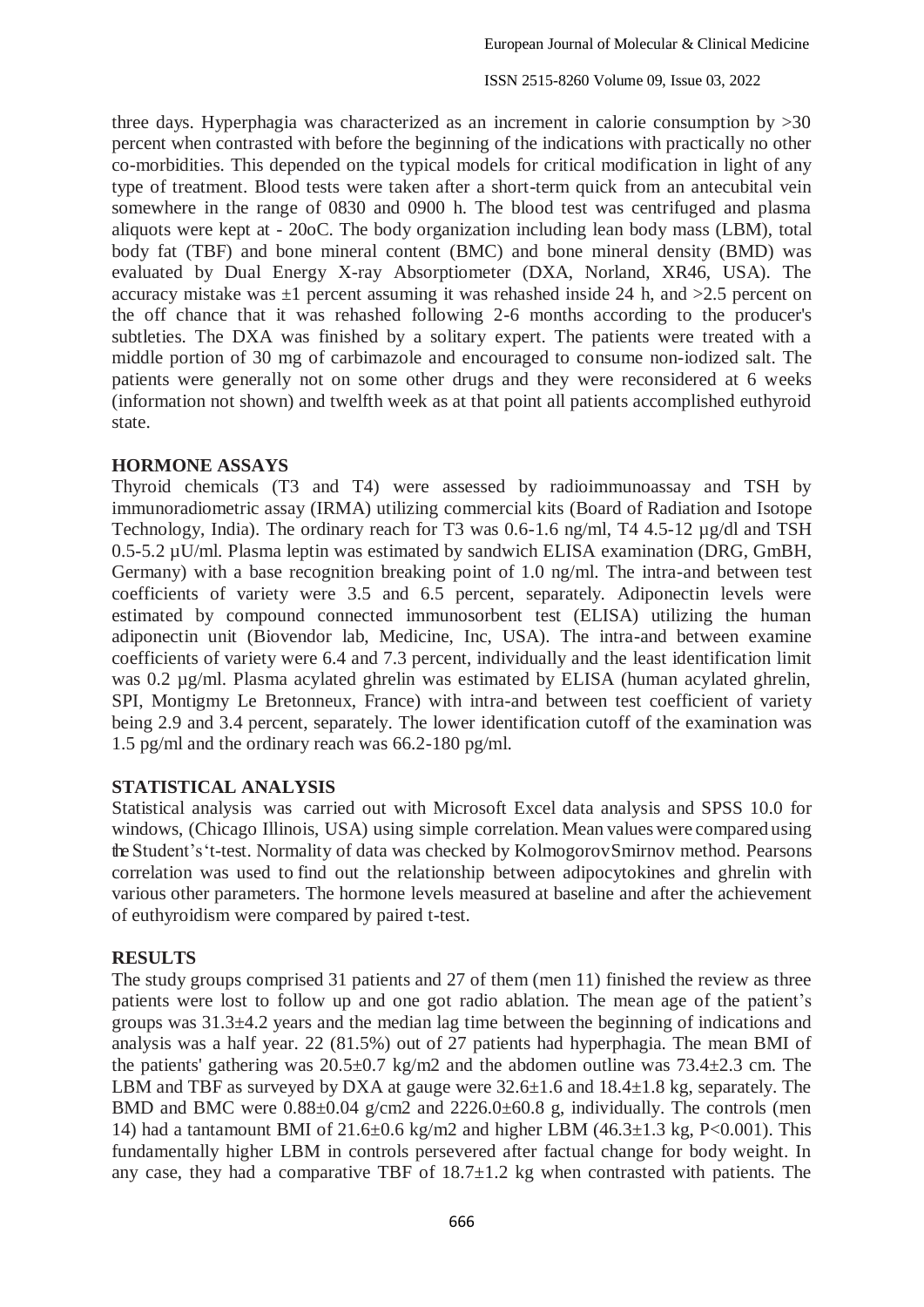ISSN 2515-8260 Volume 09, Issue 03, 2022

BMD (P<0.05) and BMC (P<0.001) in the benchmark group was higher at  $0.98\pm0.02$ gm/cm2 (P=0.02) and  $2767.9\pm63.0$  gm (P<0.001) when contrasted with the patient's groups. The pattern serum T3, T4 and TSH in the patient's groups were  $4.0\pm0.5$  ng/ml,  $23.3\pm2.9$ μg/dl and  $0.1\pm0.0$  μU/ml individually. Serum fatty substance level was  $150.6\pm18.0$  mg/dl and HOMA IR 1.4±0.02. The mean serum leptin and adiponectin in hyperthyroid patients and solid controls were  $22.3\pm3.7$  versus  $4.1\pm0.3$  ng/ml (P<0.001) and  $12.5\pm2.3$  µg/ml versus  $10.4\pm4.3$  (P=0.75) individually. The mean plasma acylated ghrelin level at the pattern in patients with hyperthyroidism was  $209.8 \pm 13.3$  pg/ml (typical reach 66.2-186 pg/ml) which was higher when contrasted with solid controls  $(106.2\pm8.2 \text{ pg/ml}, P=0.05)$ .

| Parameter                                                                                         | Hyperthyroid<br>patients $(n=27)$                                                                                                                                                                                                                                                                              | Healthy controls<br>$(n=28)$ |
|---------------------------------------------------------------------------------------------------|----------------------------------------------------------------------------------------------------------------------------------------------------------------------------------------------------------------------------------------------------------------------------------------------------------------|------------------------------|
| Age $(yr)$                                                                                        | $31.3 \pm 2.2$                                                                                                                                                                                                                                                                                                 | $30.0 \pm 1.8$               |
| Weight $(kg)$                                                                                     | $53.2 \pm 2.0$ **                                                                                                                                                                                                                                                                                              | $67.9 \pm 2.1$               |
| BMI (kg/m <sup>2</sup> )                                                                          | $20.5 \pm 0.7$                                                                                                                                                                                                                                                                                                 | $21.6 \pm 0.6$               |
| $LBM$ (kg)                                                                                        | $32.6 \pm 1.6$ ****                                                                                                                                                                                                                                                                                            | $46.3 \pm 1.3$               |
| $TBF$ (kg)                                                                                        | $18.4 \pm 1.8^{\dagger}$                                                                                                                                                                                                                                                                                       | $18.7 \pm 1.2$               |
| %BF                                                                                               | $34.7 \pm 0.7$ <sup>†</sup>                                                                                                                                                                                                                                                                                    | $27.2 \pm 0.9$               |
| BMD (g/cm <sup>2</sup> )                                                                          | $0.88 \pm 0.04$ <sup>*</sup>                                                                                                                                                                                                                                                                                   | $0.98 \pm 0.02$              |
| BMC(g)                                                                                            | $2226.0 \pm 60.8$ ***                                                                                                                                                                                                                                                                                          | $2767.9 \pm 63.0$            |
| <b>HOMA-IR</b>                                                                                    | $1.4 \pm 0.02^*$                                                                                                                                                                                                                                                                                               | $0.8 \pm 0.01$               |
| Leptin $(ng/ml)$                                                                                  | $22.3 \pm 3.7$ ***                                                                                                                                                                                                                                                                                             | $4.1 \pm 0.3$                |
| Adiponectin<br>$(\mu g/ml)$                                                                       | $12.5 \pm 2.3$                                                                                                                                                                                                                                                                                                 | $10.4 \pm 4.3$               |
| Acylated ghrelin<br>(pg/ml)                                                                       | $209.8 \pm 13.3$ <sup>*</sup>                                                                                                                                                                                                                                                                                  | $106.2 \pm 8.2$              |
| Values are given as mean $\pm$ SEM<br>assessment-insulin resistance<br>adjustment for body weight | BMI, Body mass index; TBF, total body fat; %BF, percentage<br>body fat; LBM, Lean body mass; BMC, bone mineral content;<br>BMD, bone mineral density; HOMA-IR, homeostasis model<br><sup>†</sup> The significance remained unchanged after statistical<br>$P^*$ <0.05, **<0.01, ***<0.001 compared to controls |                              |

**Table I Baseline characteristics of the patients and controls**

After 12 weeks of treatment with carbimazole (median dose of 30 mg/day), all patients achieved a euthyroid state with a significant decrease in  $T_3$  (1.6±0.1 ng/ml),  $T_4$  (9.6±0.6  $\mu$ g/dl) and increase in TSH levels  $(0.6\pm0.1 \,\mu$ U/ml, range 0.6-3.3). All patients had a significant (*P*<0.001) weight gain after carbimazole therapy and had an increase  $(P<0.001)$  in lean body mass. Though the total body fat also increased from  $18.4 \pm 1.8$  to 19.9±1.8 kg, it could not achieve statisticalsignificance. The BMD did not increase but BMC increased significantly after treatment (*P*<0.05). There was a significant improvement in HOMA-IR (*P*<0.05) after treatment and a decrease (*P*<0.05) in leptin levels, however, the adiponectin level did not change.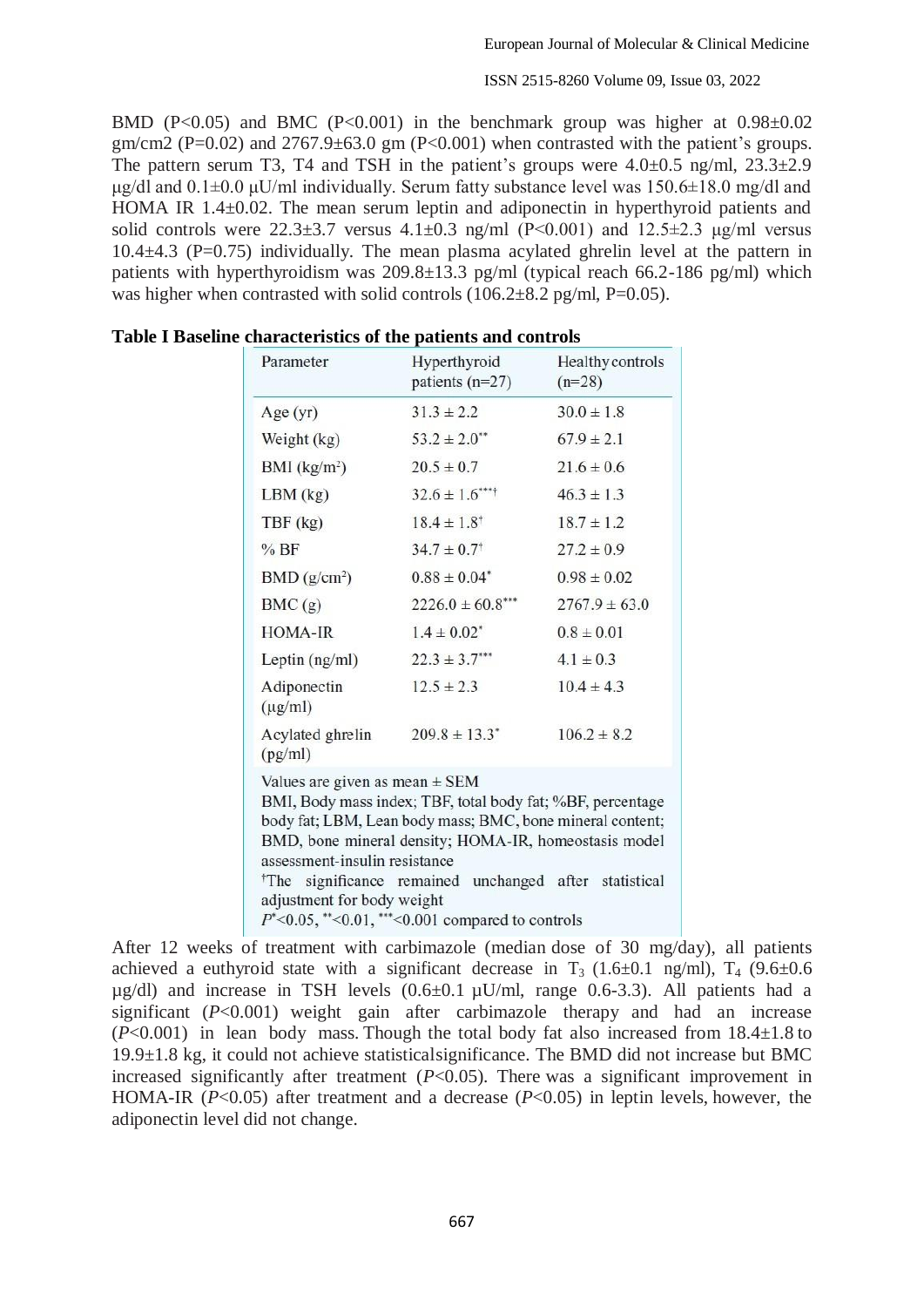| Parameters                     | <b>Before treatment</b><br>$(95\% \text{ CI})$ | A fter treatment<br>$(95\% \text{ CI})$  |
|--------------------------------|------------------------------------------------|------------------------------------------|
| Weight $(kg)$                  | $53.0 \pm 2.0$<br>$(48.9 - 57.2)$              | $56.9 \pm 2.1$<br>$(52.7 - 61.2)^{**}$   |
| $BMI$ (kg/m <sup>2</sup> )     | $20.5 \pm 0.7$<br>$(18.9 - 21.7)$              | $21.9 \pm 0.6$<br>$(20.2 - 22.7)^{**}$   |
| Waist<br>circumference<br>(cm) | $73.4 \pm 2.3$<br>$(68.7 - 78.2)$              | $76.4 \pm 2.0$<br>$(72.2 - 80.5)^{**}$   |
| $LBM$ (kg)                     | $32.6 \pm 1.6$<br>$(29.2 - 35.9)$              | $35.4 \pm 1.6$<br>$(31.9 - 38.8)^{**}$   |
| $TBF$ (kg)                     | $18.4 \pm 1.8$<br>$(14.7 - 22.1)$              | $19.9 \pm 1.8$<br>$(18.1 - 23.6)$        |
| %BF                            | $34.6 \pm 1.2$<br>$(31.3 - 36.4)$              | $34.6 \pm 0.7$<br>$(32.1 - 36.9)$        |
| T-score                        | $-1.3 \pm 0.2$<br>$(-1.6-1.0)$                 | $-1.3 \pm 0.2$<br>$(-1.6-1.0)$           |
| Z-score                        | $-0.9 \pm 0.2$<br>$(-1.3-0.5)$                 | $-0.7 \pm 0.2$<br>$(-1.1-0.3)$           |
| BMD (g/cm <sup>2</sup> )       | $0.88 \pm 0.03$<br>$(0.8-1.0)$                 | $0.89 \pm 0.04$<br>$(0.8-1.0)$           |
| BMC(g)                         | $2226.0 \pm 60.8$<br>$(2101 - 2351)$           | $2260.0 \pm 61.8$<br>$(2183.5 - 2387)^*$ |

**Table II Body composition parameters in hyperthyroid patients before and after treatment with carbimazole**

The plasma acylated ghrelin level decreased significantly  $(P<0.05)$  after the achievement of euthyroidism. The improvement in insulin resistance commensurated with decrease in serum triglyceride (r=0.62, *P*=0.01) and decrease in leptin levels (r=0.43,*P*=0.02).

There was a significant positive correlation observed between serum leptin with hip circumference(r=0.41,  $P=0.03$ ), TBF (r=0.62,  $P<0.001$ ), BMD (r=0.45,  $P=0.02$ ) and serum triglyceride levels (r=0.55, *P*<0.001**)**. However, no significant correlationcould be observed with the presence or absence of hyperphagia, BMI, LBM, serum  $T_3$ ,  $T_4$  and HOMA- IR. After adjustment for BMI, gender and age, the correlation between serum leptin with TBF  $(r=0.50, P<0.02)$  and BMD  $(r=0.60, P=<0.001)$  persisted. The serum adiponectin level had only a positive correlation with  $T_3$  (r=0.59, *P*=0.001) and  $T_4$  (r=0.44, *P*=0.02), while no correlation was observed with total body fat, HOMA-IR and triglyceride. After adjustment for BMI, age and gender the correlation between adiponectin and  $T_3$  persisted (r=0.85, *P*<0.001). Ghrelin positively correlated with serum total cholesterol (r=0.45, P=0.021) and negatively correlated with serum  $T_3$  level (r=0.40, *P*=0.04). However, no correlation was found with the presence or absence of hyperphagia, serum insulin, blood glucose, triglyceride, HOMA-IR, TBF, LBM, BMC and BMD. After treatment with carbimazole, no correlation was observed between serum leptin, adiponectin, ghrelin with TBF, BMD and presence or absence of hyperphagia.

### **DISCUSSION**

This study shows that patients with hyperthyroidism had weight reduction overwhelmingly because of diminishing in fit weight notwithstanding expanded food consumption. It went with expanded serum leptin and ghrelin levels. Treatment with carbimazole brought about significant expansion in slender weight with modest expansion in fat mass and abatement in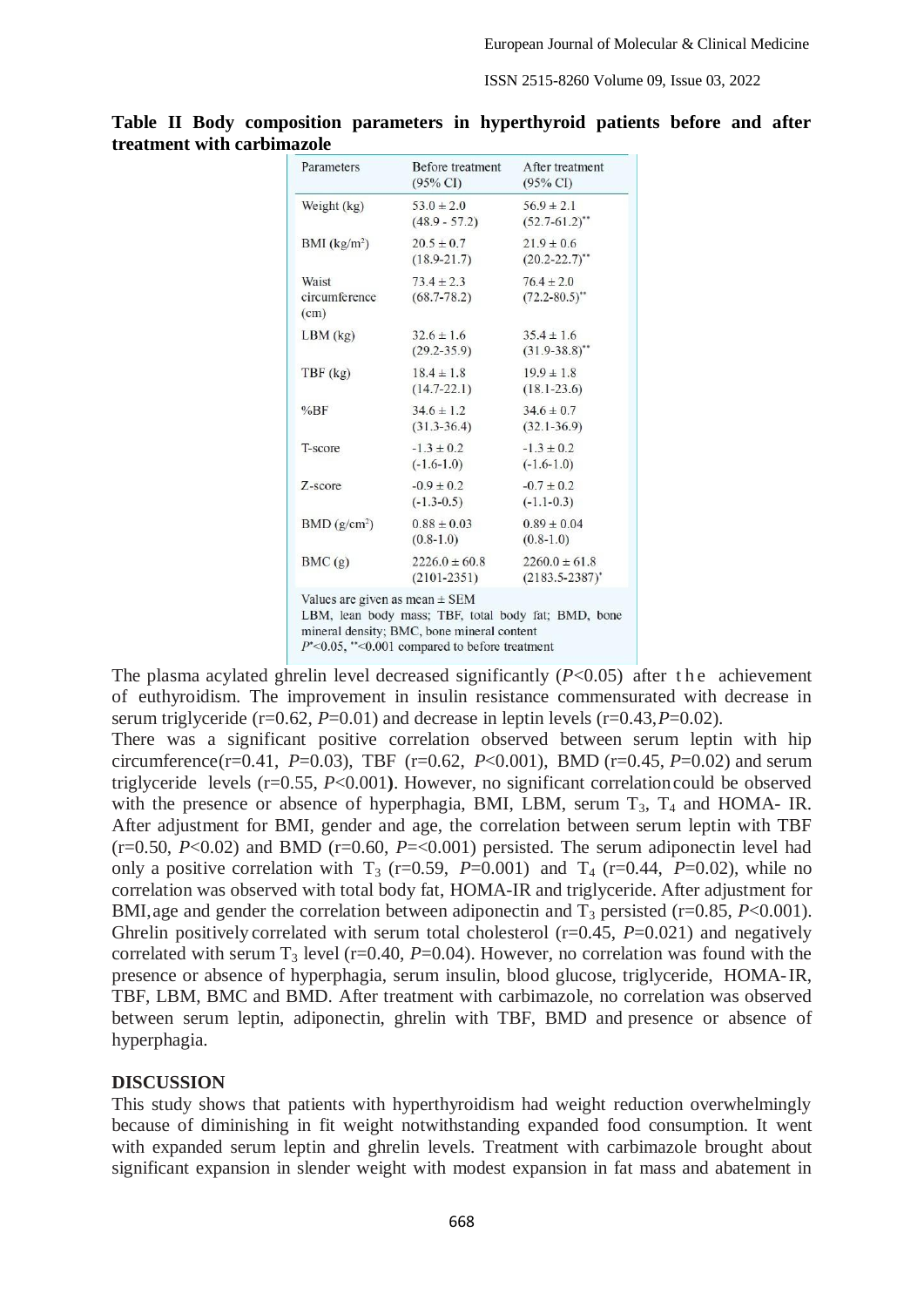both leptin and ghrelin levels. Modifications in body synthesis and hunger in subjects with hyperthyroidism give off an impression of being free of circling leptin and ghrelin levels.

The impacts of thyroid chemicals on body arrangement have been portrayed widely in the literature<sup>1,2</sup>. In patients with hyperthyroidism, before antithyroid medication treatment, a significant lessening in slender weight, an unobtrusive reduction in fat mass and BMD have been described<sup>2</sup>. Our review gives similar perceptions. After treatment with antithyroid treatment, there was weight gain, which was mostly contributed by expansion in slender weight and unobtrusive increase in fat mass, likely because of abatement in thermogenesis and protein catabolism, which is reliable with the past studies $2-4$ .

At the hour of analysis of hyperthyroidism, there is a significant weight reduction regardless of the expansion in craving and food consumption in the greater part of the patients. Weight reduction in patients with hyperthyroidism is owing to misrepresented thermogenesis interceded by uncoupling of oxidative phosphorylation by thyroid hormones5. Weight reduction despite expanded craving can be clarified by the way that either the calorie admission was not significant to hold over the misrepresented basal metabolic rate or a few different variables like adipocytokines may be balancing weight reduction in patients with hyperthyroidism. Past investigations have shown variable plasma leptin levels (high or low typical to ordinary) in patients with hyperthyroidism which can be clarified by factor span and seriousness of the infection, shifting measure of muscle versus fat and inconstancy in leptin assay18-22. We attempted to defeat these restrictions in the current review and showed that the plasma leptin levels were higher in these patients when contrasted with sound controls with comparative BMI and muscle versus fat. This might be credited to coordinating the impact of thyroid chemicals on leptin mRNA articulation as shown by in vitro investigations of modified leptin digestion and expanded insulin obstruction in hyperthyroid state<sup>16,22</sup>. In typical physiology, leptin is related to weight reduction by its impact on the nerve center through neuropeptide Y (NPY) articulation along these lines bringing about diminished food admission and upgrading thermogenesis<sup>3,23</sup>. The perception of weight reduction despite expanded hunger in these patients with higher leptin levels can be clarified by differential leptin responsiveness, that is its diminished awareness at the nerve center (taking care of focus) while protected activity at the outskirts brings about expanded craving and misrepresented thermogenesis, separately. On the other hand, expanded appetite and food admission might be connected with a vague flagging pathway from the fringe, actuated by misrepresented thermogenesis to the nerve centre. The absence of a relationship among's leptin and hyperphagia and thyroid chemicals recommends that the impact of leptin is overwhelmed by expanded thermogenesis initiated by thyroid chemicals. The decline in serum leptin notwithstanding expansion in muscle versus fat after treatment with carbimazole might be because of these instruments and a huge improvement in insulin obstruction as serum leptin level and insulin opposition go hand in hand<sup>16,21,22</sup>. Our concentrate additionally showed that serum ghrelin levels were higher at benchmark and standardized after accomplishment of euthyroidism as displayed earlier<sup>11,12</sup>. A couple of studies in patients with hyperthyroidism have shown variable ghrelin levels. One of the past reviews has shown a moment to minute variety in serum ghrelin level connected with insulin responsiveness during hyperinsulinaemic, euglycaemic clasp concentrate rather than thyroid chemical level<sup>11</sup>. The higher ghrelin level in our review was potentially a compensatory reaction to negative energy balance as depicted in patients with anorexia nervosa and stout patients on weight reduction programme<sup>24-26</sup>. The past investigations didn't show expanded ghrelin levels perhaps in light of polyclonal tests and estimating complete rather than acylated ghrelin<sup>12</sup>. In the current review, plasma ghrelin levels didn't relate to hyperphagia as likewise presented in past studies $12,21,25-27$ .

Serum adiponectin levels are conversely connected with the level of adiposity and insulin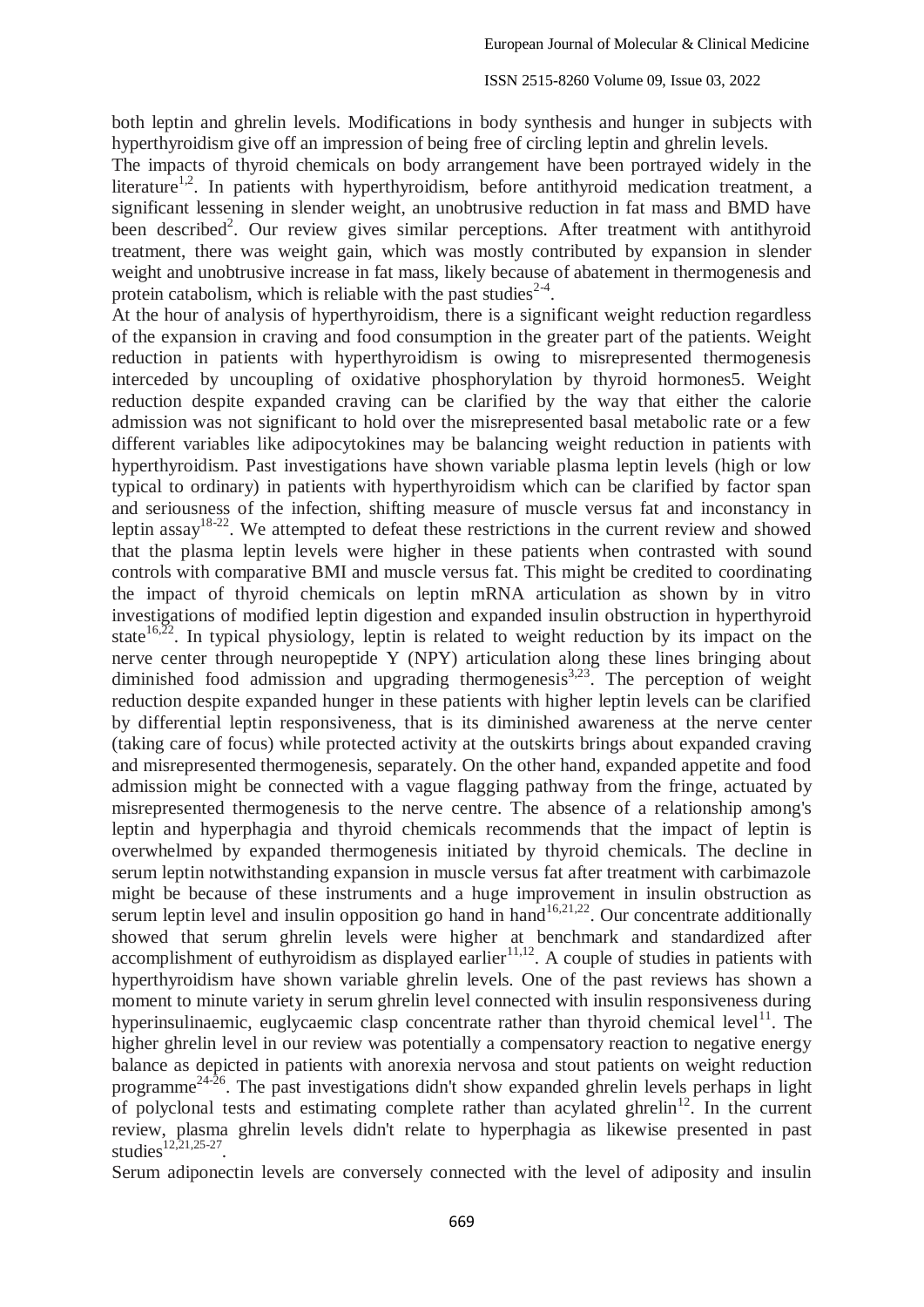ISSN 2515-8260 Volume 09, Issue 03, 2022

obstruction in solid subjects and type 2 diabetes mellitus<sup>14,15,21</sup>. In the current review serum, adiponectin levels were tantamount among patients and controls conceivably due to comparative complete muscle to fat ratio mass. Additionally, serum adiponectin levels stayed unaltered even after the accomplishment of euthyroidism due to immaterial expansion in absolute muscle versus fat. This is additionally validated by the perception that thyroid chemicals don't influence adiponectin mRNA articulation as shown by in vitro studies  $16,22$ . Comparable perception has been made in past studies<sup>21,23</sup>.

The qualities of the review incorporate the presence of control groups, assessment of acylated ghrelin and follow up after enemy of thyroid treatment, while constraints included the absence of genuine rules to characterize hyperphagia, absence of an evaluation of thermogenesis and brief length of follow up.

## **CONCLUSION**

Taking everything into account, patients with hyperthyroidism have a decline in fit weight, which was recaptured after the accomplishment of euthyroidism with carbimazole treatment. The hyperphagia went with weight reduction in hyperthyroidism was free of leptin and ghrelin.

## **REFERENCES**

- 1. Ingbar SH. The thyroid gland. In: Wilson JD, Foster DW, editors. *Textbook of endocrinology.* Philadelphia: Saunders; 1985. p. 975-1170.
- 2. Lonn L, Stenlof K, Ottosson M, Lindroos AK, Nystrom E, Sjostrom L. Body weight and body composition changes aftertreatment with hyperthyroidism. *J Clin Endocrinol Metab* 1998; *83* : 4269-73.
- 3. Ishii S, Kenegai J, Tanura H, Takako S, Sugihava H, Okawa S. Hypothalamic neuropeptide y/y, receptor pathway activated by a reduction in circulating leptin, but not by an increase in circulating ghrelin contributes to hyperphagia associated with triiodothyronine induced thyrotoxicosis. *Neuroendocrinology*2003; *78* : 321-30.
- 4. Weetman AP. Graves' disease. *N Engl J Med* 2000; *343* : 1236-48.
- 5. Kileverik LP, Coomans CP, Endert E, Sauerwein HP, Havekes LM, Voshol PJ, *et al*. Thyroid hormone effects on whole bodyenergy homeostasis and tissue-specific fatty acid uptake *in vivo*. *Endocrinology* 2009; *150* : 5639-48.
- 6. Pijl H, de Meijer PH, Langius J, Coenegracht CI, Van den bankAH, Chandie Shaw PK, *et al*. Food choice in hyperthyroidism: Potential influence of the autonomic nervous system and brainserotonin precursor availability. *J Clin Endocrinol Metab*2001; *86* : 5848-53.
- 7. Wilding JP. Neuropeptides and appetite control. *Diabetic Med* 2002; *19* : 619-27.
- 8. Havel PJ. Control of energy homeostasis and insulin action by adipocyte hormones: Leptin, acylation stimulating protein and adiponectin. *Curr Opin Lipidol* 2002; *8* : 1288- 95.
- 9. Ukkola O, Santaniem M. Adiponectin : a link between excessadiposity and associated comorbidities? *J Mol Med* 2002; *80*: 696-702.
- 10. Kojima M, Hosoda H, Date Y, Nakazato M, Matsuo H, Kangawa K. Ghrelin is a growth hormone releasing peptide from stomach. *Nature* 1999; *402* : 656-60.
- 11. Gimenez-Palop O, Gimenez Perez G, Mauricio D, Berlanga E, Potau N, Vilardell C, *et al*. Circulating ghrelin in thyroid dysfunction is related to insulin resistance and not to hunger, food intake or anthropometric changes. *Eur J Endocrinol*2005; *153* : 73-9.